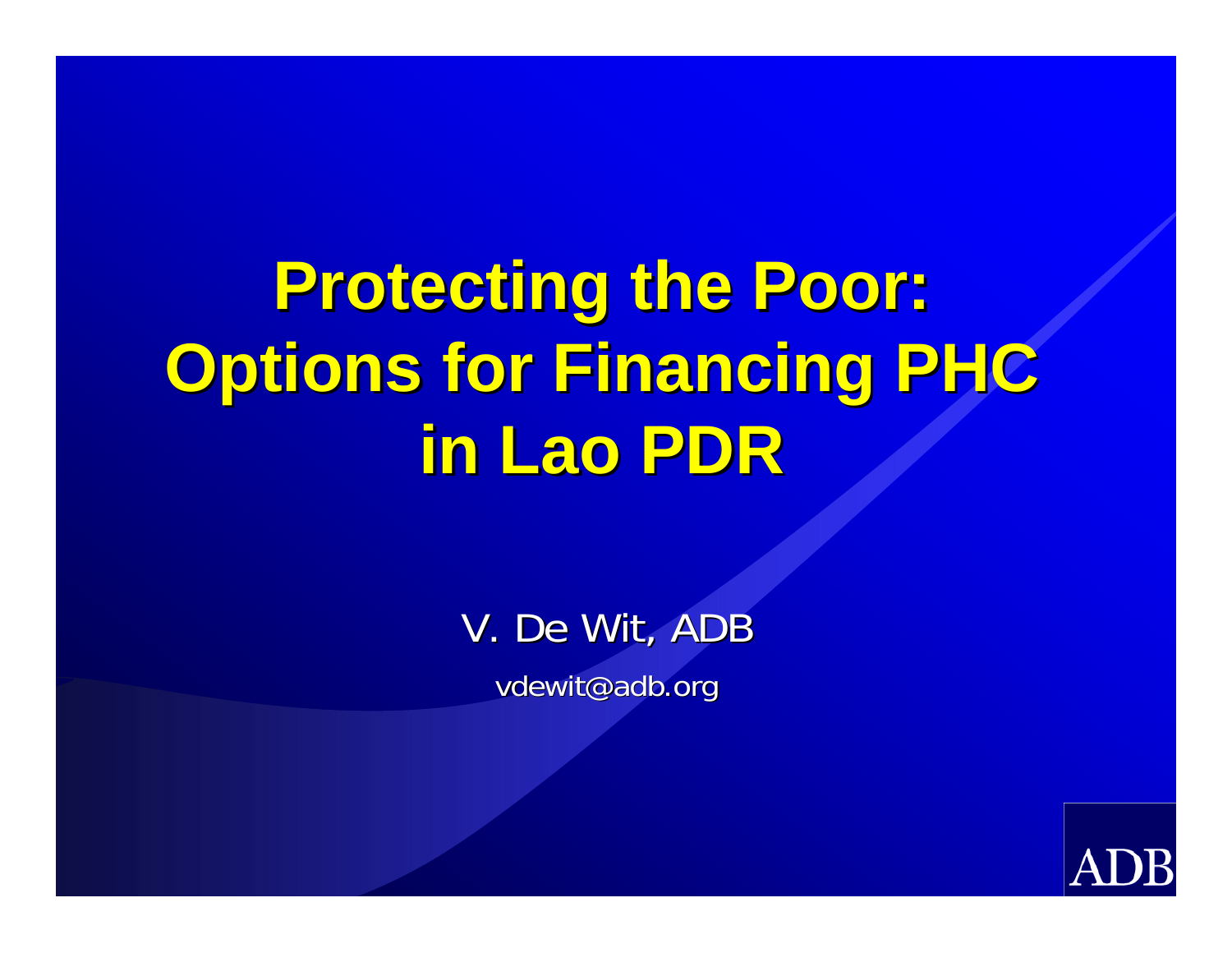## **PHC Criteria PHC Criteria**

- 1.Physical access: needs to be realistic
- 2.Quality of care: HRD, supplies
- 3.Acceptable care: gender, ethnic minorities
- 4.Affordable care: market segmentation
- 5.**Efficient services: adequate utilization**
- 6.Sustainable: program approach
- 7.Community participation
- 8. Substantial benefits compared to costs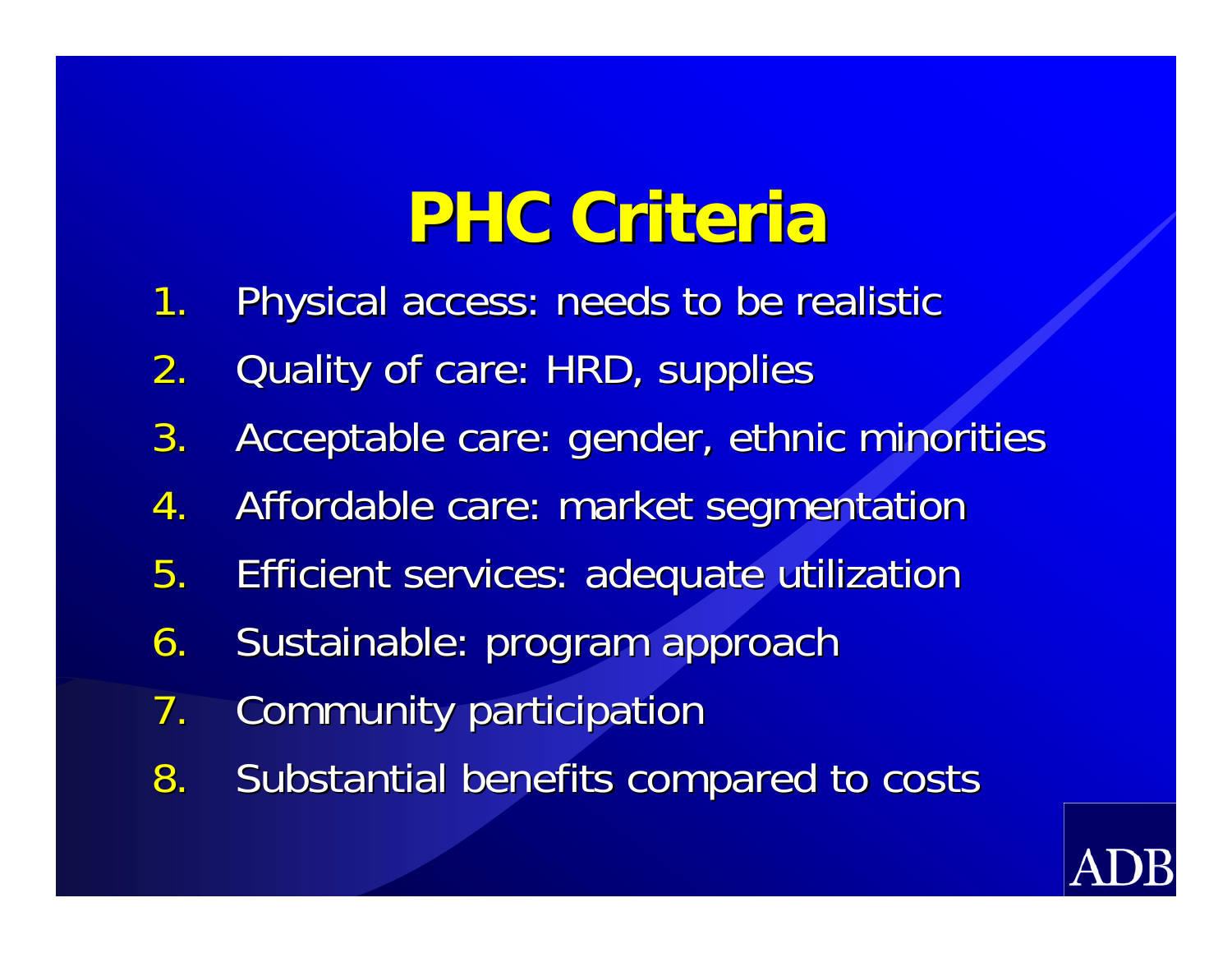**Conditions for fast PHC Development PHC Development** 

- 1.Strong political will and Leadership
- 2.Human resource development
- 3. Female Education
- 4.Other social an d governance factors
- 5. Some low income countries did well

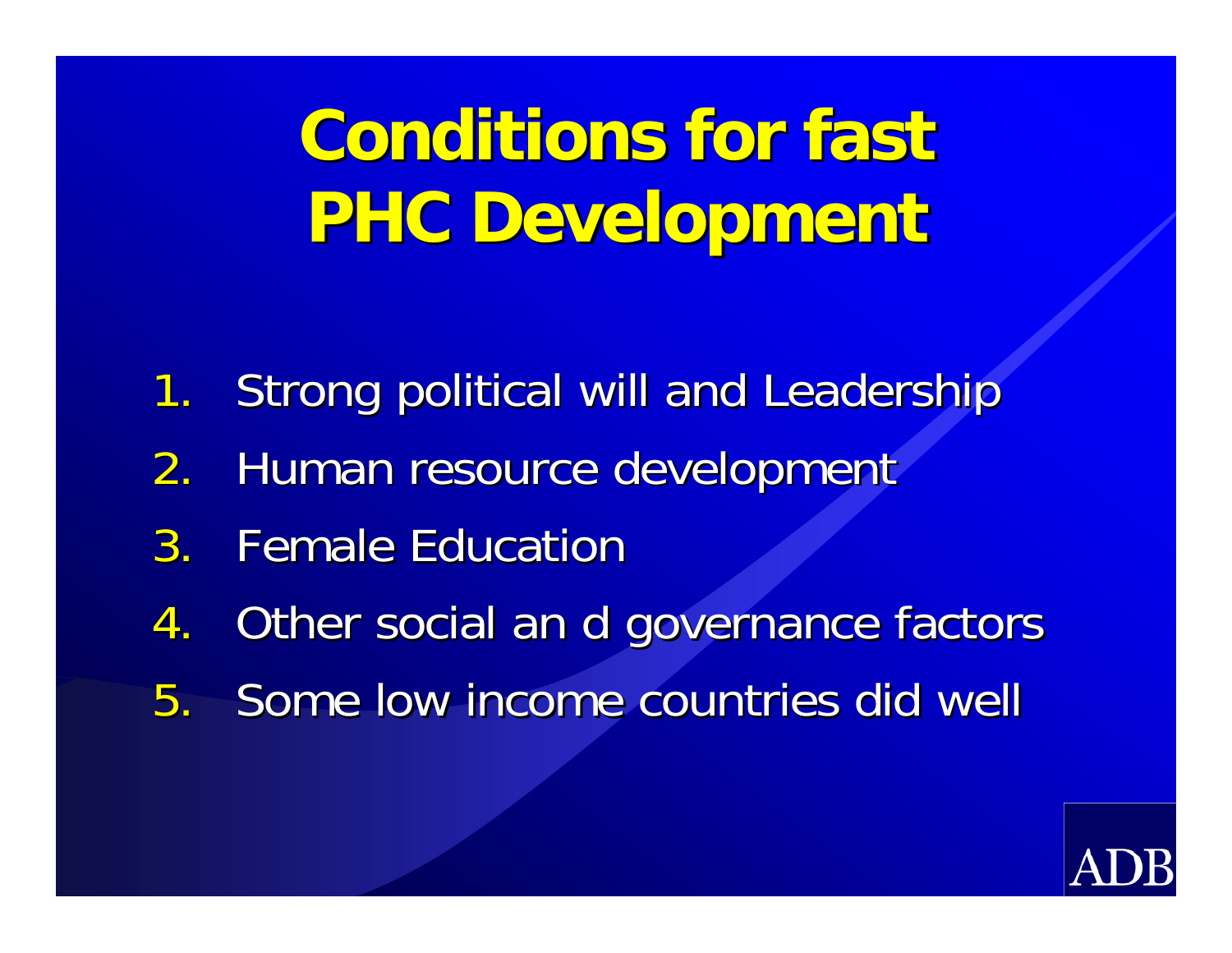#### **Public Sector Health Expenditure**

**From World Bank HNP Dat d Bank HNP Database March 2005 base March 2005**

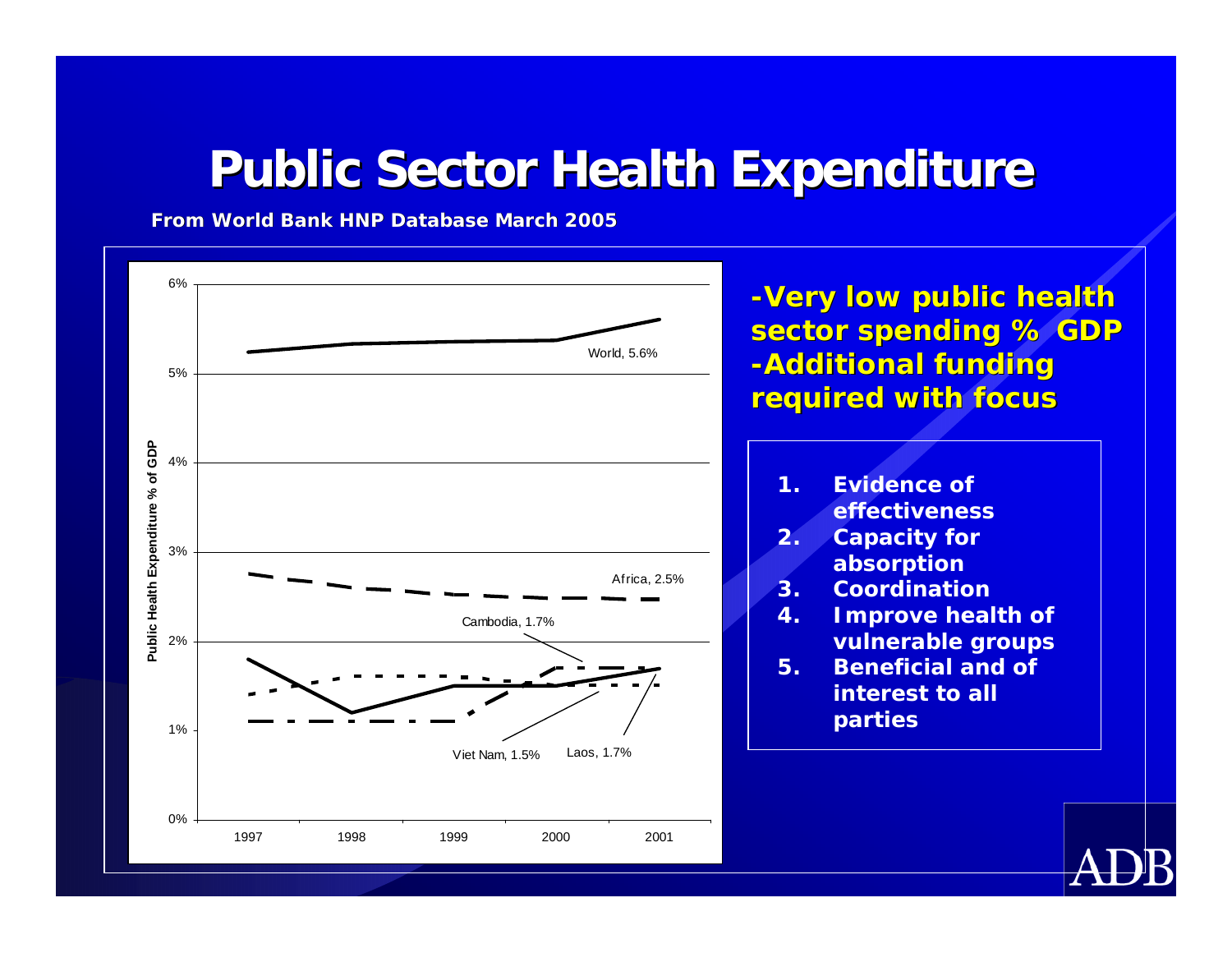#### **Source of Health Sector Expenditure Expenditure**



**from World Health Report (2004) for 2001 (\$ per capita)**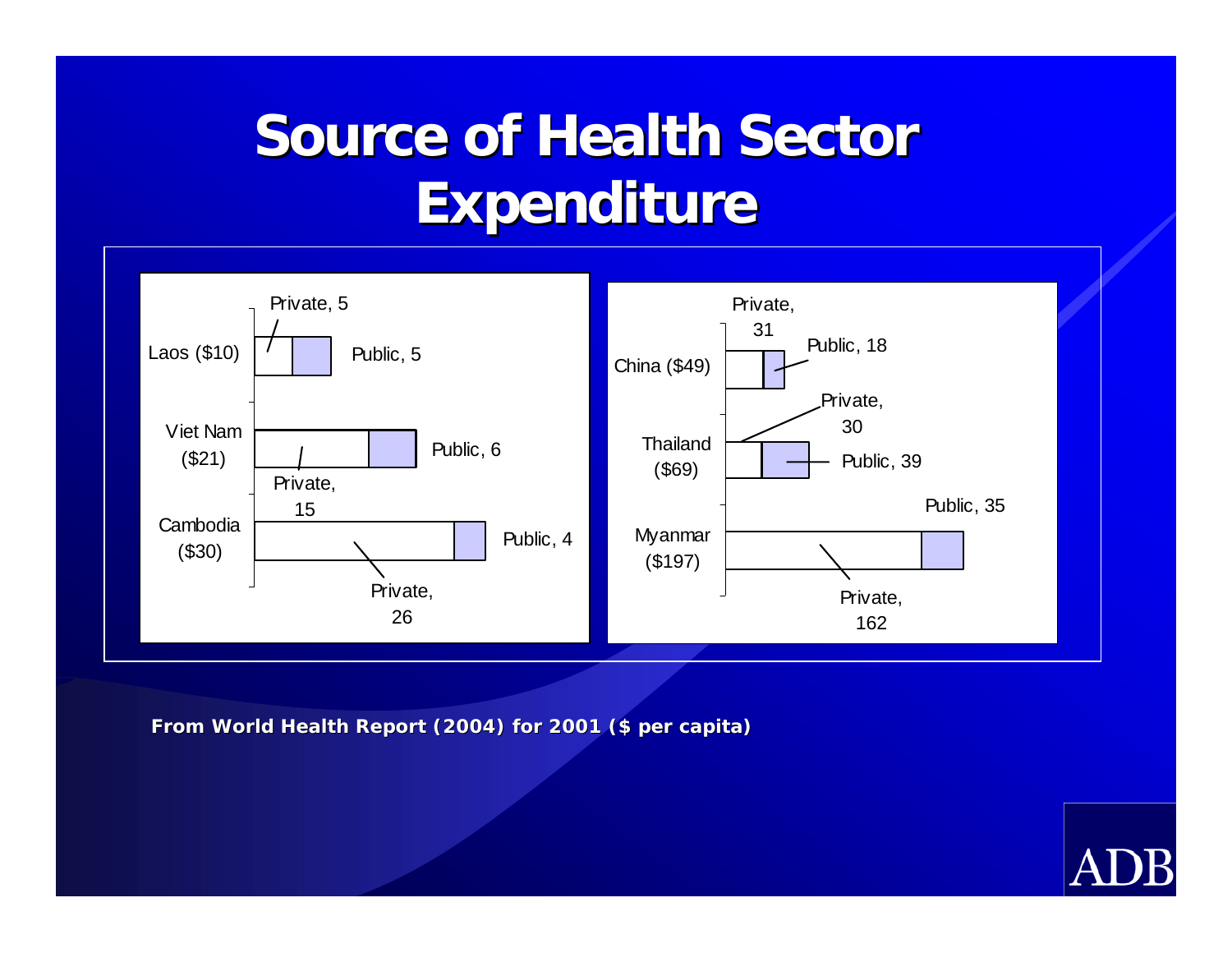#### **Allocative Allocative Efficiency Efficiency**

- Who benefits from public spending
- $\bullet$ Curative versus preventive spending
- •Development versus recurrent cost spending
- HRD imbalances
- •• Dead wood and maldistribution of staff
- $\bullet$ Mismatch of resources: staff but no supplies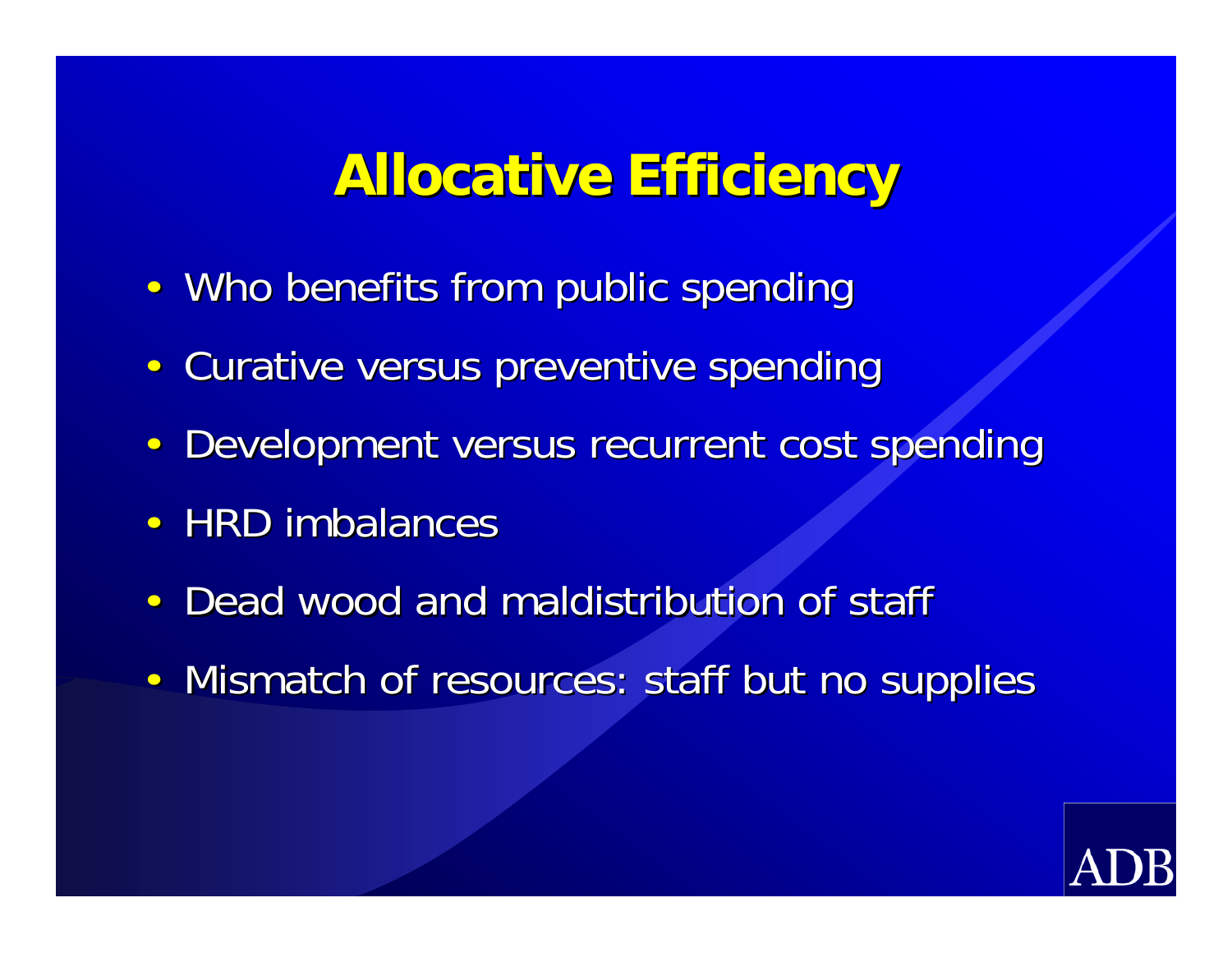#### **Outcome of PHC Spending: Coverage**

#### **Health Services Coverage for 3 Mekong Countries (2004)**

|                                                                              | <b>Cambodia</b> | <b>Lao PDR</b> | <b>Viet Nam</b> |
|------------------------------------------------------------------------------|-----------------|----------------|-----------------|
| <b>Access to</b><br><b>Essential Drugs</b><br>(%)                            | 50              | 80             | 85              |
| <b>Measles</b><br>vaccination<br>coverage of<br>children 12-24<br>months (%) | 55              | 42             | 96              |
| <b>Modern</b><br><b>Contraceptive</b><br><b>Prevalence Rate</b>              | 18              | 29             | 56              |

Source: UN, 2002-2004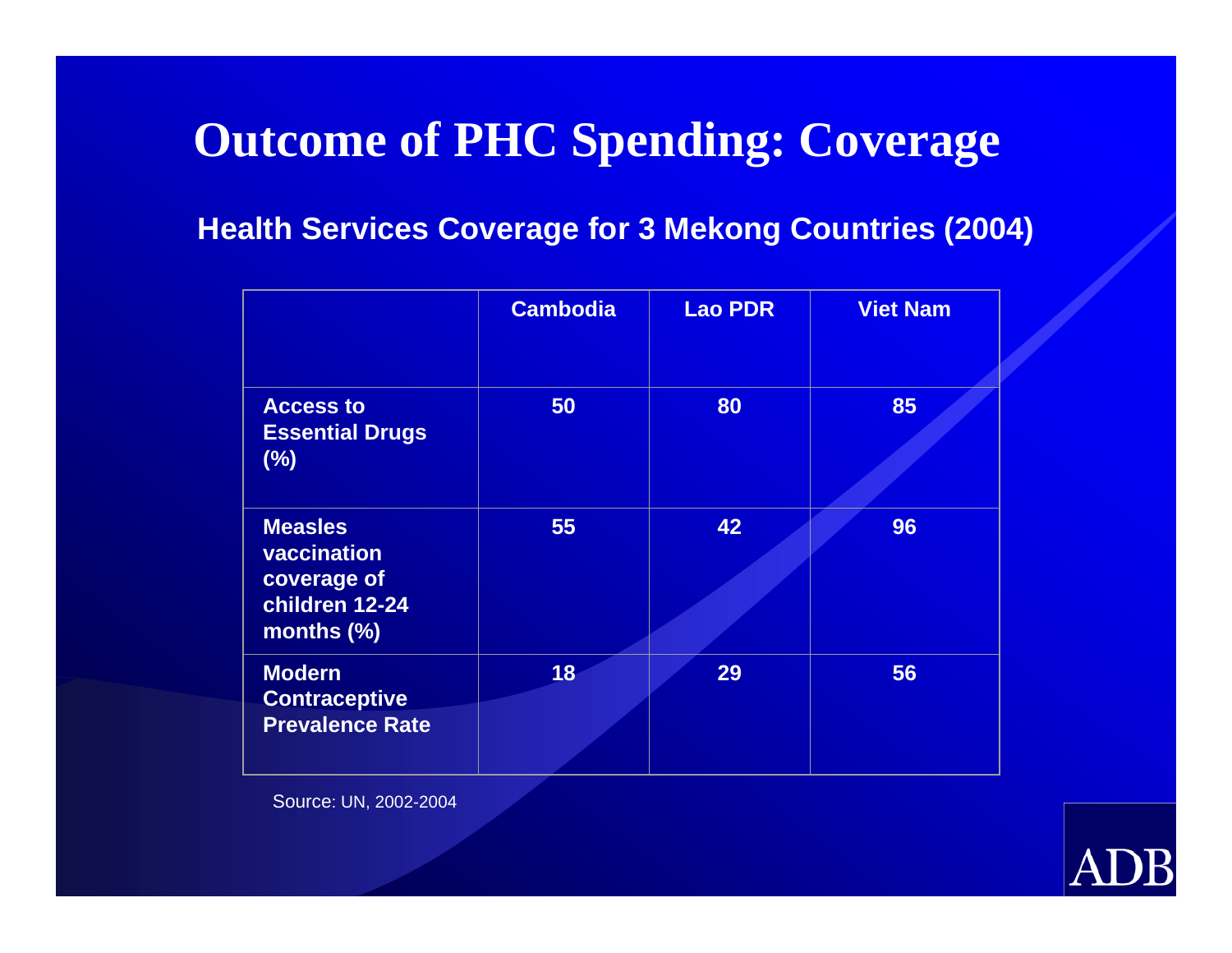#### **Outcome of Spending on PHC: Impact**

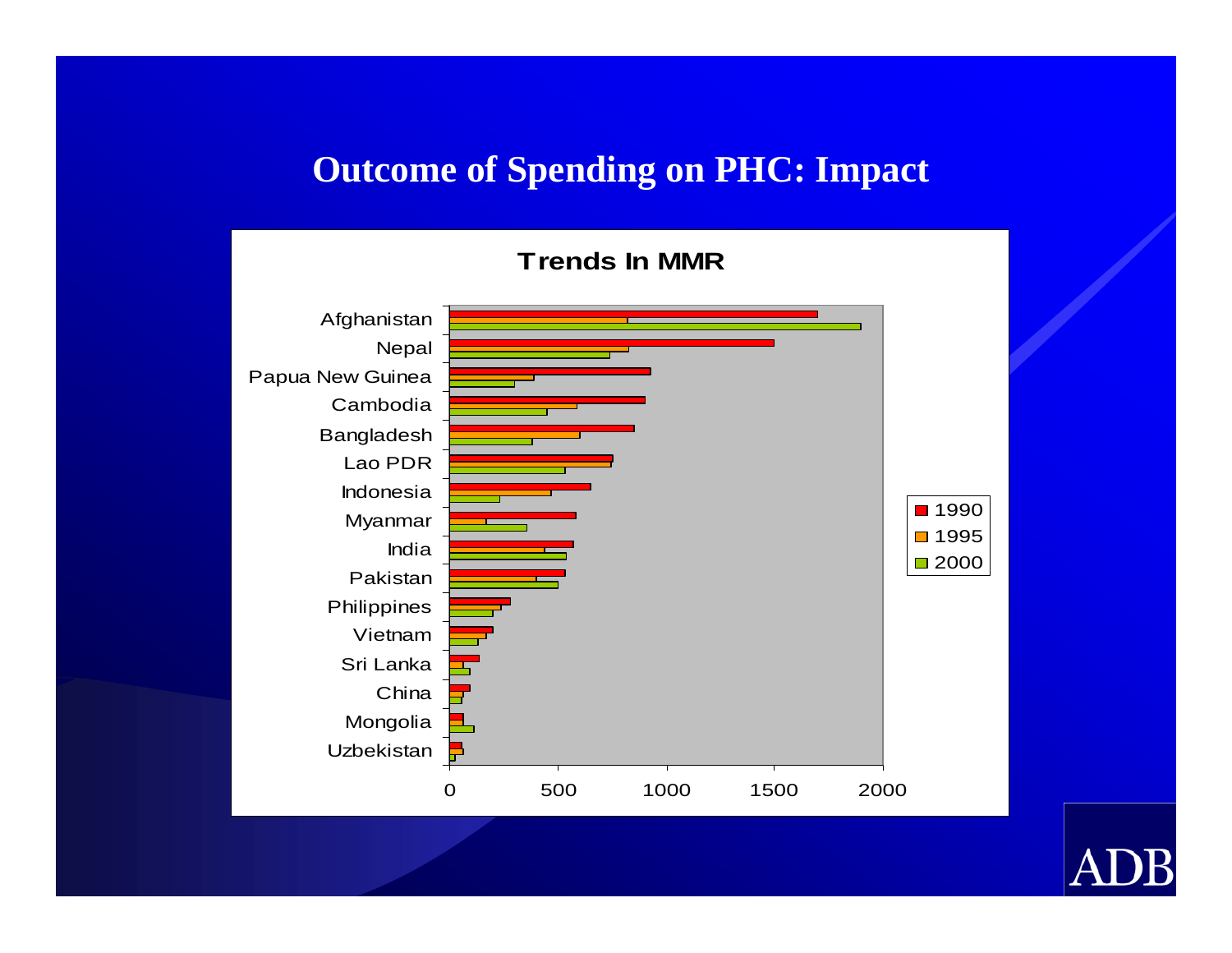#### **Private vs. Public Health Care: Who Should Pay?**

- •• Public Sector should pay for health care that the Private Sector:
	- •· Simply will not provide (public goods)
	- •• Will not provide in sufficient quantity (mixed private/public) (mixed private/public)
	- •• Will not provide to those who cannot afford to pay (equity)

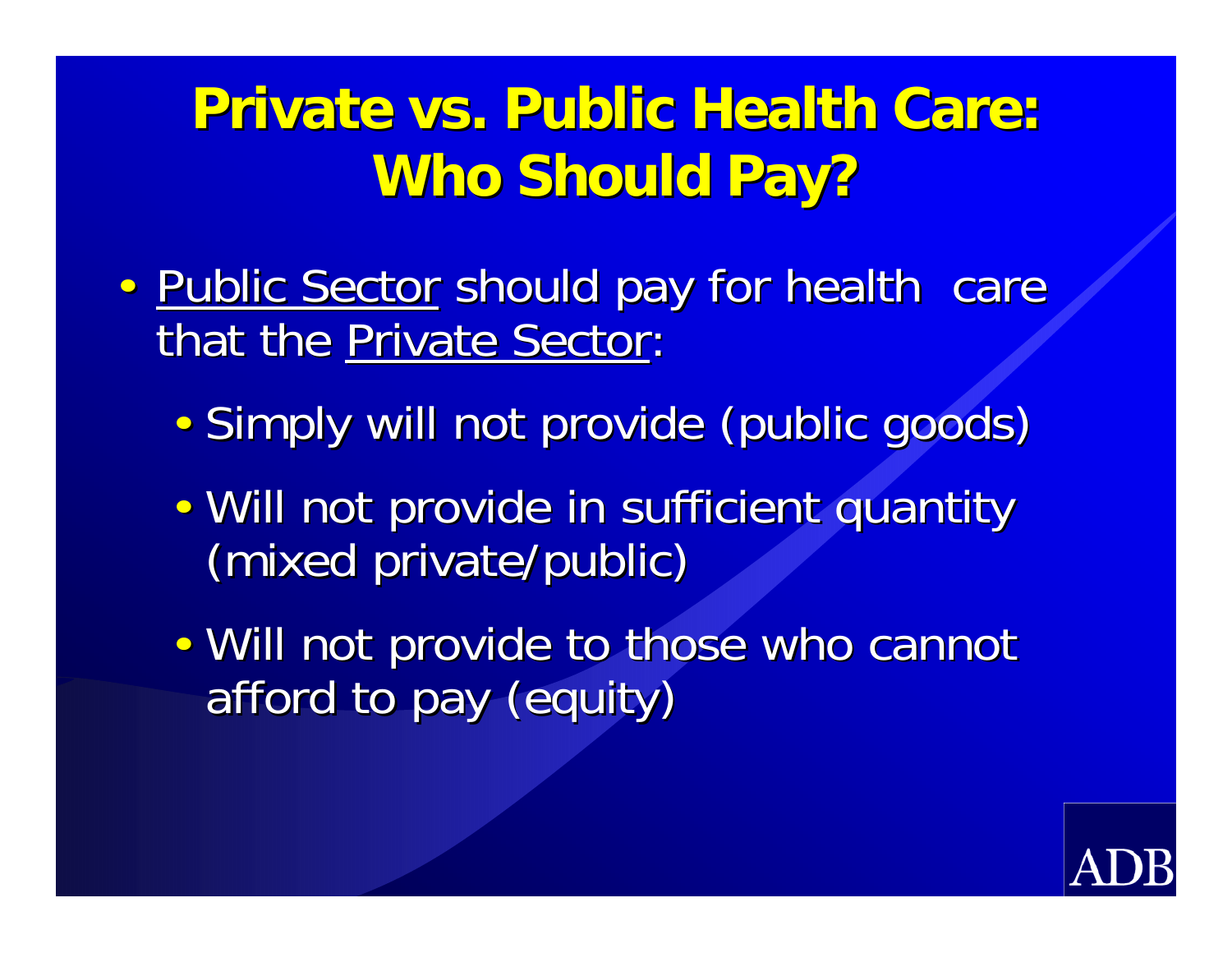## **Role of Donors Role of Donors**

- •• Health as a basic human right: health care for the poor, including recurrent cost
- •• Health as an international public good
- •• Failure to fund public health care in developing countries only delays eventually paying for it later
- •• Equitable, Effective, and Efficient Aid

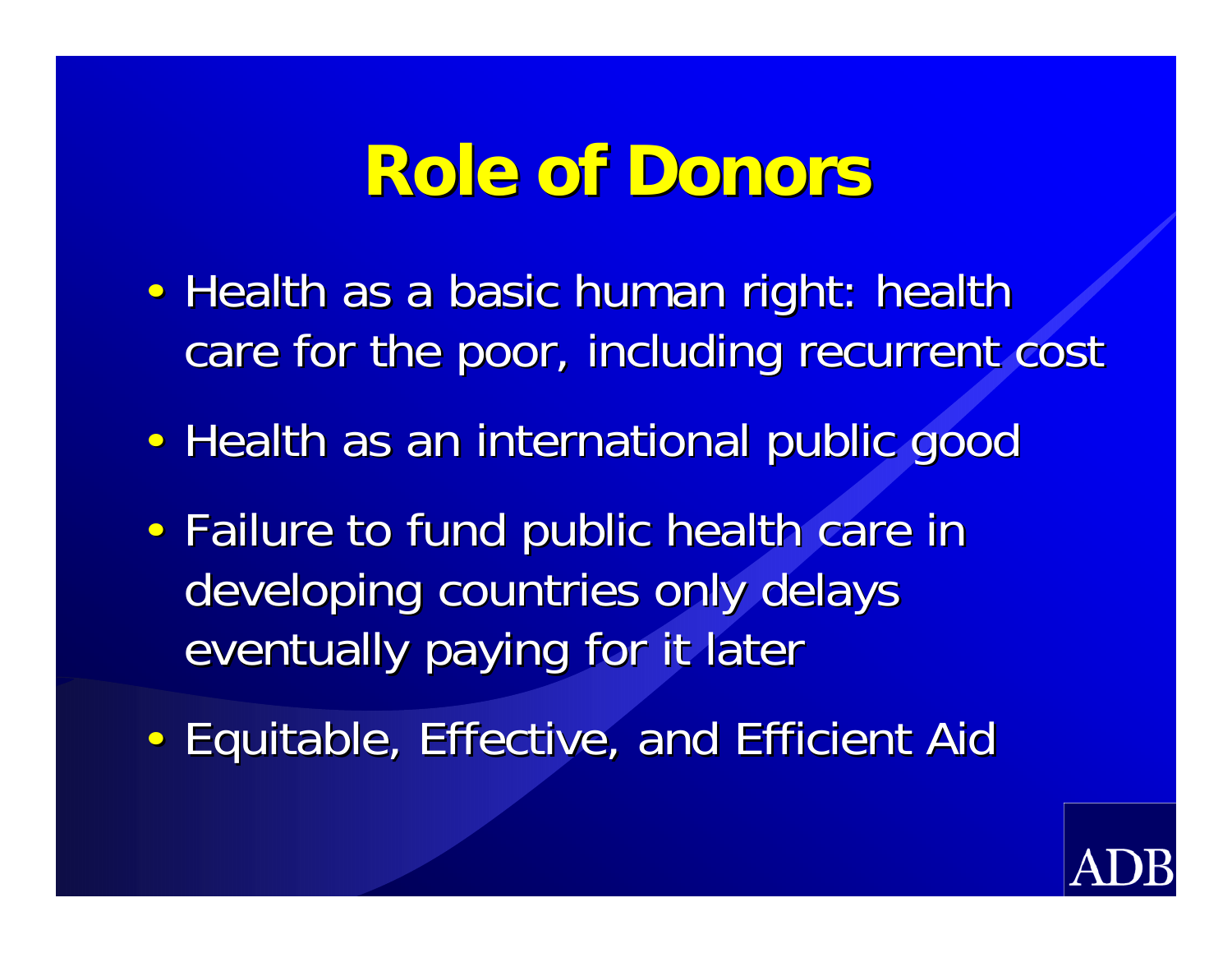#### **Current Situation in Lao PDR**

- •• Non-poor capture more benefits
- •• Poor have access to substandard PHC
- •• Poor can't afford cost recovery
- •• Cycle of poor quality, underutilization and underfunding/low cost recovery

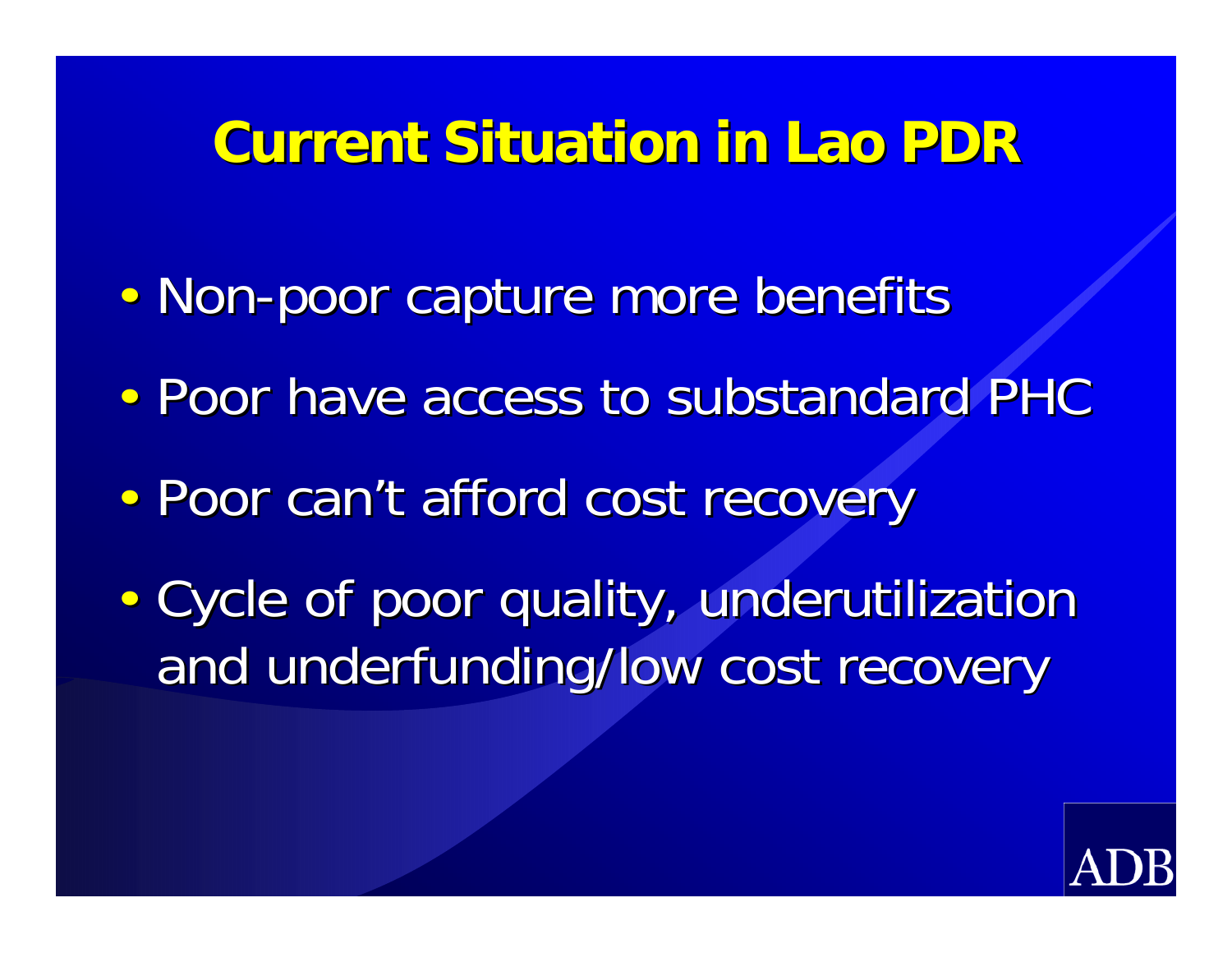# **Sources of Patient Funds\* Sources of Patient Funds\***

**The poor rely more on gifts, loans, and selling The poor rely more on gifts, loans, and selling household possessions to pay hospital costs household possessions to pay hospital costs**

|                                       |               |                 | <b>Wealth Quintile</b> |               |               |
|---------------------------------------|---------------|-----------------|------------------------|---------------|---------------|
| <b>Source of Funds</b>                | <b>Poores</b> | 2 <sub>nd</sub> | <b>Middle</b>          | 4th           | <b>Riches</b> |
| Own household funds                   | 67.9          | 76.9            | 82.3                   | 83.7          | 90.4          |
| Gift from relatives or<br>friends     | 16.7          | 7.7             | 6.9                    | 13.8          | 1.8           |
| Borrowed from relatives or<br>friends | 22.9          | 6.2             | 8.1                    | 8.0           | 7.2           |
| Borrowed from lender                  | 2.1           |                 |                        |               | 1.9           |
| Sold household possession             | 18.9          | 16.4            | 9.8                    | 6.3           | 3.7           |
| Village mutual fund                   | 2.1           | 1.5             | 4.1                    | 2.4           | 2.7           |
| Promised to pay bill later            | 1.0           | 4.5             | 3.5                    |               |               |
| Other sources                         | 6.4           | 1.5             | 2.7                    | $1.2^{\circ}$ | 2.7           |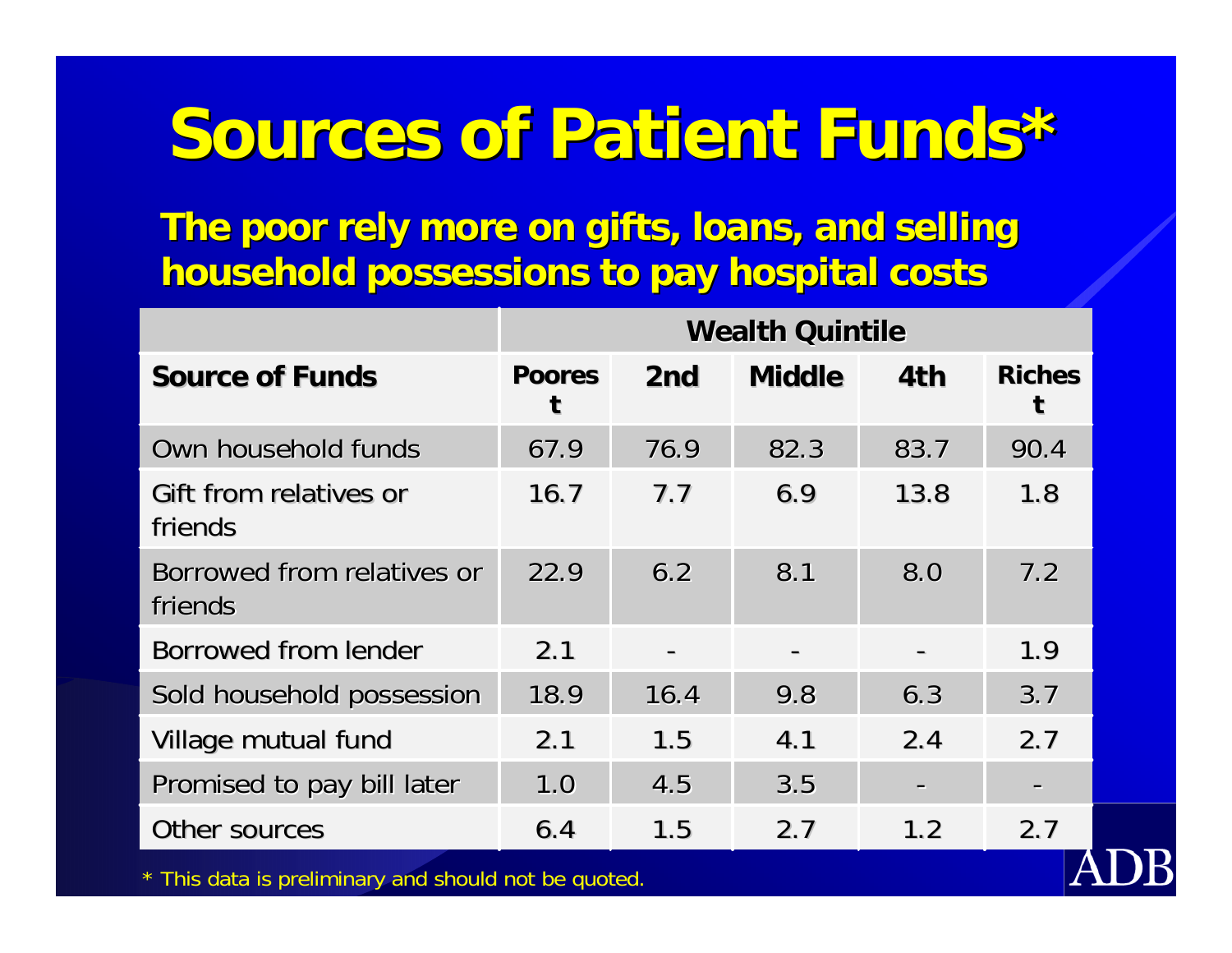# **Hospital Utilization Increases with Ability to Pay\* with Ability to Pay\***

| <b>Wealth Quintile</b> | <b>Provincial Hospital</b><br>Data Lao PDR<br>(percent) |
|------------------------|---------------------------------------------------------|
| <b>Poorest</b>         | 4.1                                                     |
| 2 <sub>nd</sub>        | 5.3                                                     |
| Middle                 | 6.5                                                     |
| 4 <sup>th</sup>        | 6.9                                                     |
| <b>Richest</b>         | 12.8                                                    |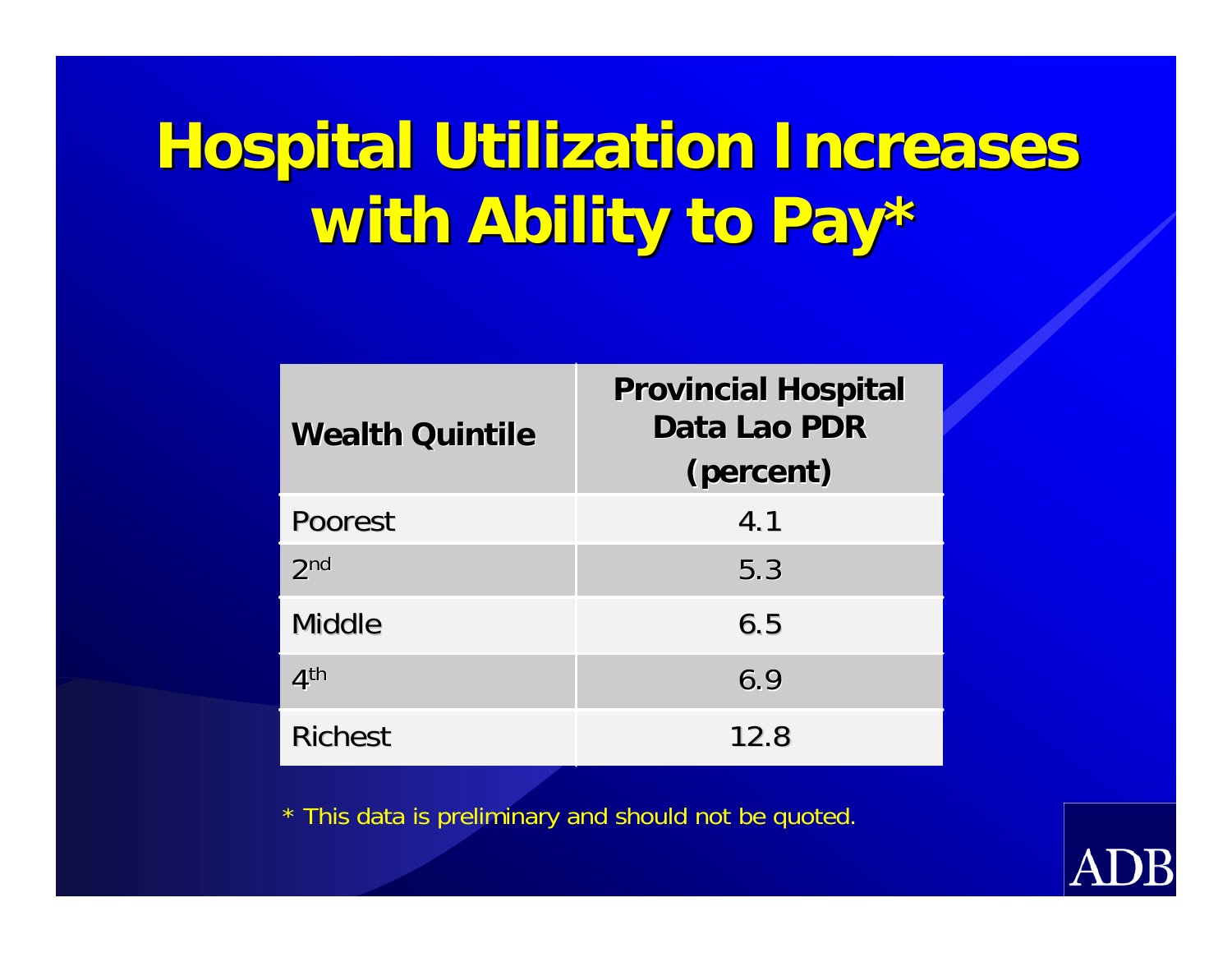## **Example: Village Drug Revolving Funds**

- 1. Increases access to basic drugs and curative care in remote villages
- 2. Increases utilization of basic care in remote villages
- 3. The poor benefit the most

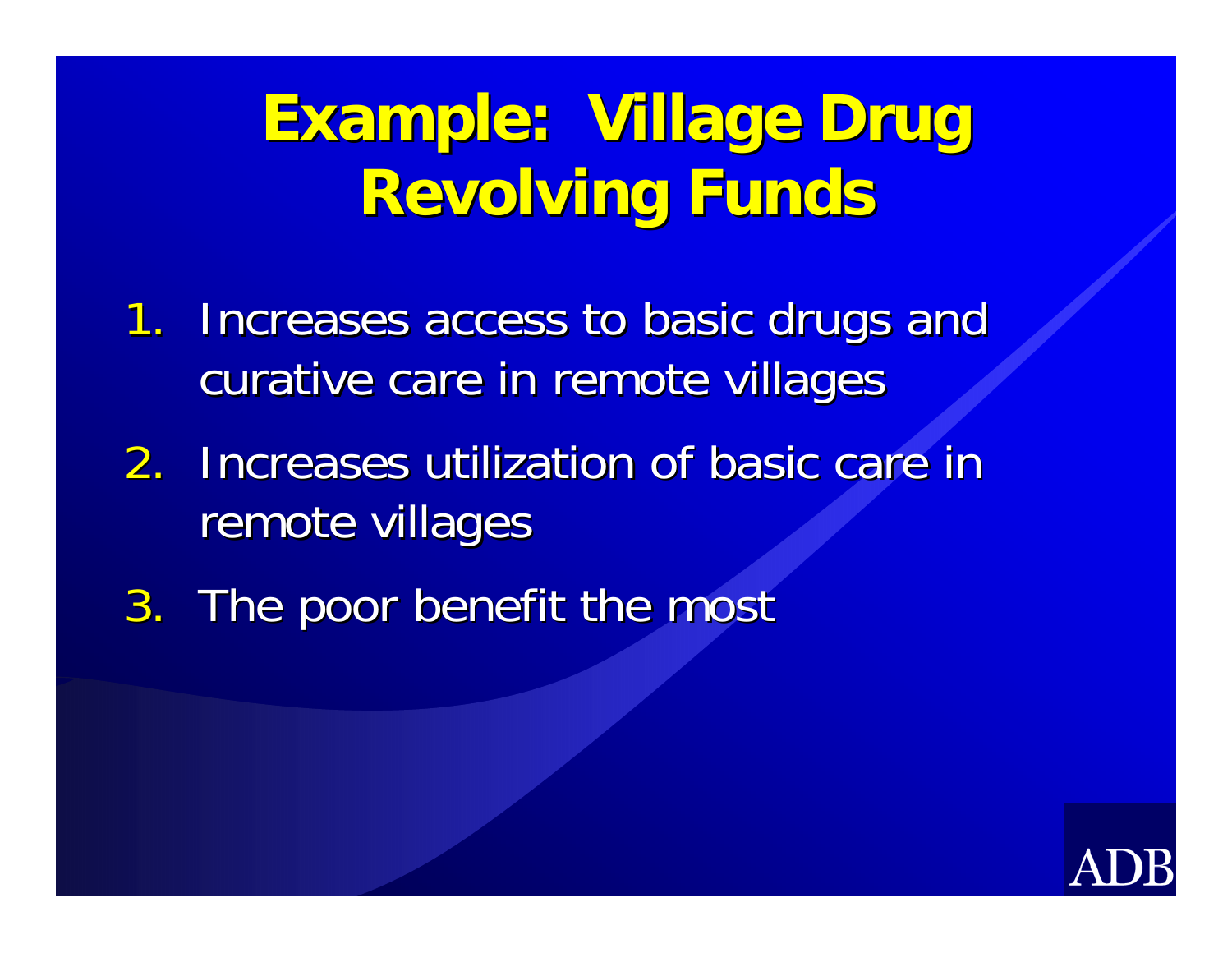### **VDRFs Improve Access to Basic Drugs and Services\***

|                                             | <b>Baseline</b> | <b>Follow-Up</b> |
|---------------------------------------------|-----------------|------------------|
| <b>Indicators</b>                           | No VDRF         | <b>VDRF</b>      |
| <b>Use VDRF for Curative</b><br>Care $(\%)$ | 4.5             | 51.9             |
| <b>Use MOH Approved</b><br>Providers (%)    | 44.7            | 69.3             |
| <b>Availability of Basic</b><br>Drugs (%)   | 11.4            | 84.1             |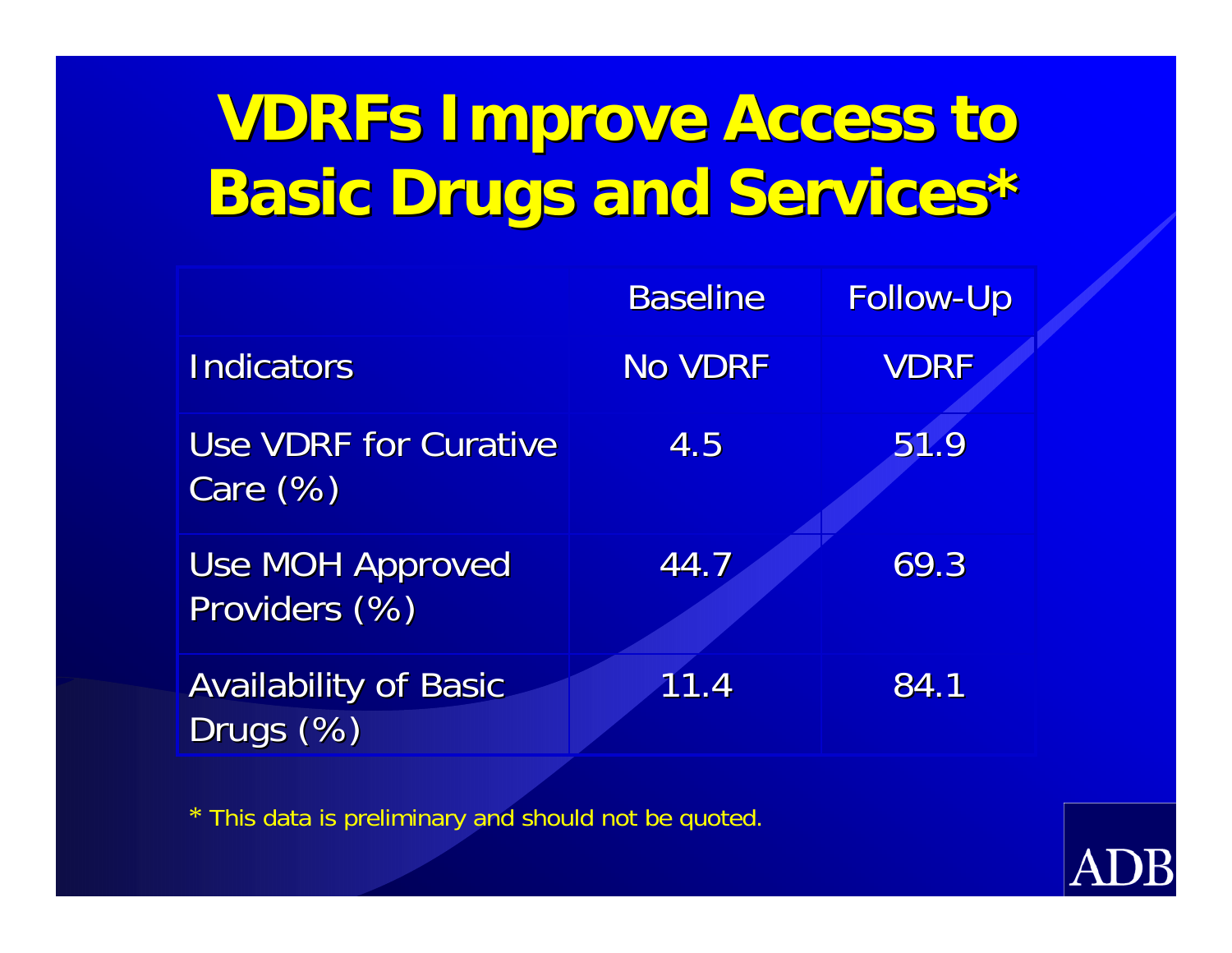# **Higher Utilization of VDRFs by the Poor\* by the Poor\***

| <b>Wealth Quintile</b> | Use VDRF (%) |
|------------------------|--------------|
| <b>Poorest</b>         | 56.8         |
| 2 <sub>nd</sub>        | 56.6         |
| <b>Middle</b>          | 57.1         |
| 4 <sup>th</sup>        | 40.4         |
| <b>Richest</b>         | 41.9         |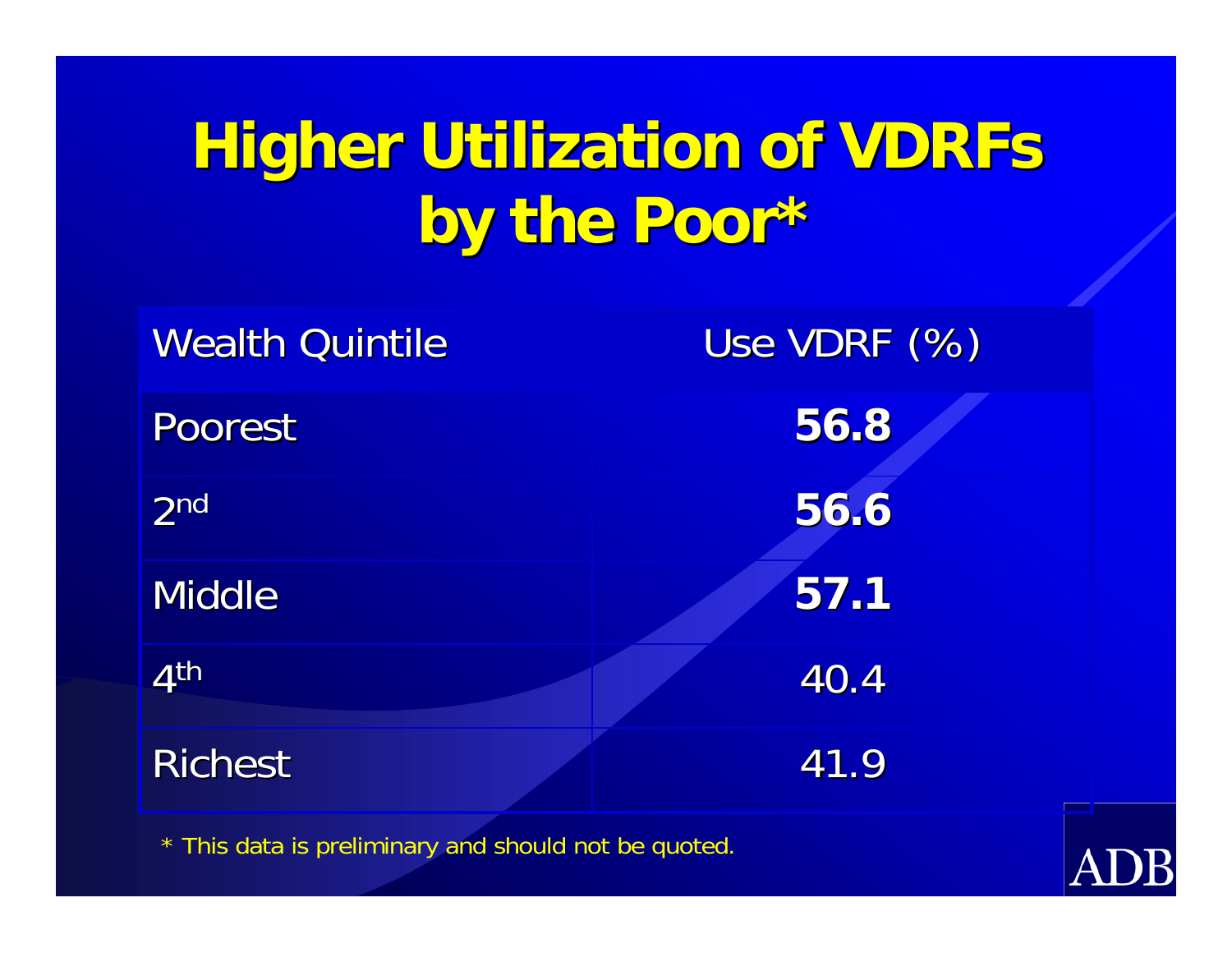# **Strategy for Financing Hospital Care: Targeting Funds**

| <b>Wealth Quintile</b> | <b>Targeted Source of Funds</b> |
|------------------------|---------------------------------|
| Poorest                | <b>Equity Fund</b>              |
| 2 <sub>nd</sub>        | <b>Patient Loans</b>            |
| Middle                 | <b>Patient Loans</b>            |
| 4 <sup>th</sup>        | Own funds                       |
| <b>Richest</b>         | Own funds                       |